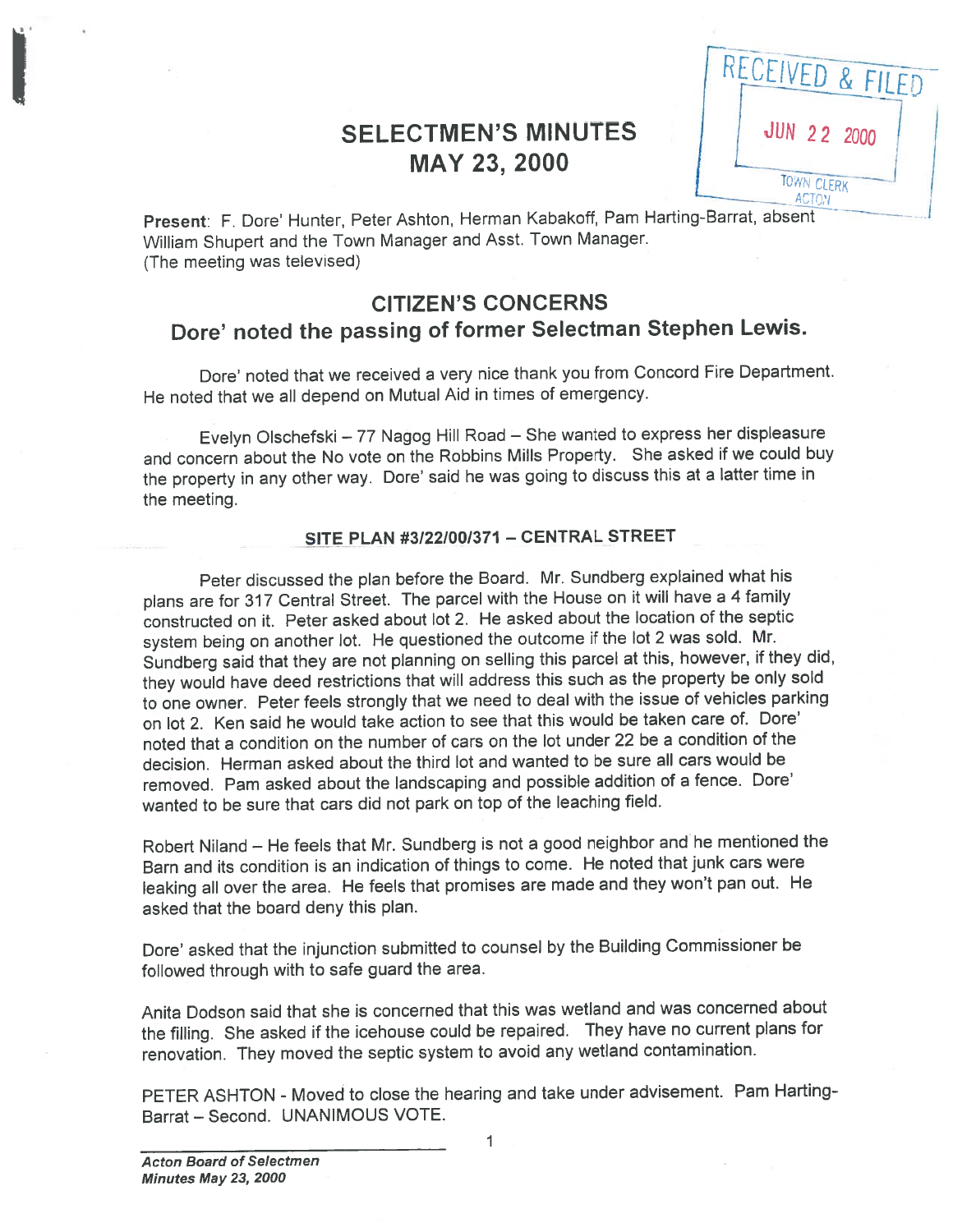### BOARD OF HEALTH OVERSIGHT MEETING

Lisa Wolf, chairman introduced the Board of Health. The primary issues they have are more involvement with who is appointed as BOH Members and to be able to make recommendations on appointments to the BOH. They were concerned about sunsetting members. She further wanted to discuss committees that are Ad Hoc and that the Professional Advisory Committee for nursing would then have the Board of Selectmen as the appointing authority. She feels that the BOH should maintain control. Dote' said that they would have input on advisory boards and they would be then receive Special Employee status. Dore'; asked for <sup>a</sup> list of the current PAC members so that the BOS could approve them. Bill Mclnnis suggested <sup>a</sup> compromise with PAC and BOH appointments. Dore' said the Town Manager would follow up on this.

PAM spoke about expanding issues for the BOH with regar<sup>d</sup> to Emerson and people returning to the country from third world countries.

PETER ASHTON - Moved to approve the fee schedule as submitted. PAM HARTING-BARRAT — Second. UNANIMOUS VOTE. Dore' noted that if we have already voted this that this vote is moot.

## TRANSPORTATION ADVISORY COMMITTEE OVERSIGHT MEETING

Sam Lawton and Rene Robbins were presen<sup>t</sup> to discuss their role. They recently pu<sup>t</sup> together <sup>a</sup> description of their committee for VCC. He said it is comprehensive. They are most recently reviewing the Master Plan. They have met with Recreation, Planning. They feel they need to re-establish contact with the Board of Selectmen. They prepare<sup>d</sup> comments for DiDuca property. They are anxious to ge<sup>t</sup> into <sup>a</sup> dialogue to provide assistance to the Board. Dore' wanted to discuss traffic and that we have existing problems that have upset citizens. Dore' suggested a list be developed. He personally has issue with the Piper/Taylor Road intersection. He wanted them to look into preparing a "gripe" list and to review this list and maybe offer some solution. Dore' felt that maybe some of their members would like to attend CAC meetings.

Peter spoke about bypass or cut through traffic and complaints from citizens. Peter suggested <sup>a</sup> traffic forum in the near future could be held to invite people in to talk about issues. Peter asked them to keep involved in the DiDuca development.

Traffic Safety Indian Village area — complaint about speeds in the neighborhoods and asked them to review this area, as it is <sup>a</sup> concern. Sam suggested traffic calming tools.

Dote' wanted to have the Police Chief prepare <sup>a</sup> repor<sup>t</sup> about the traffic issues in Acton.

2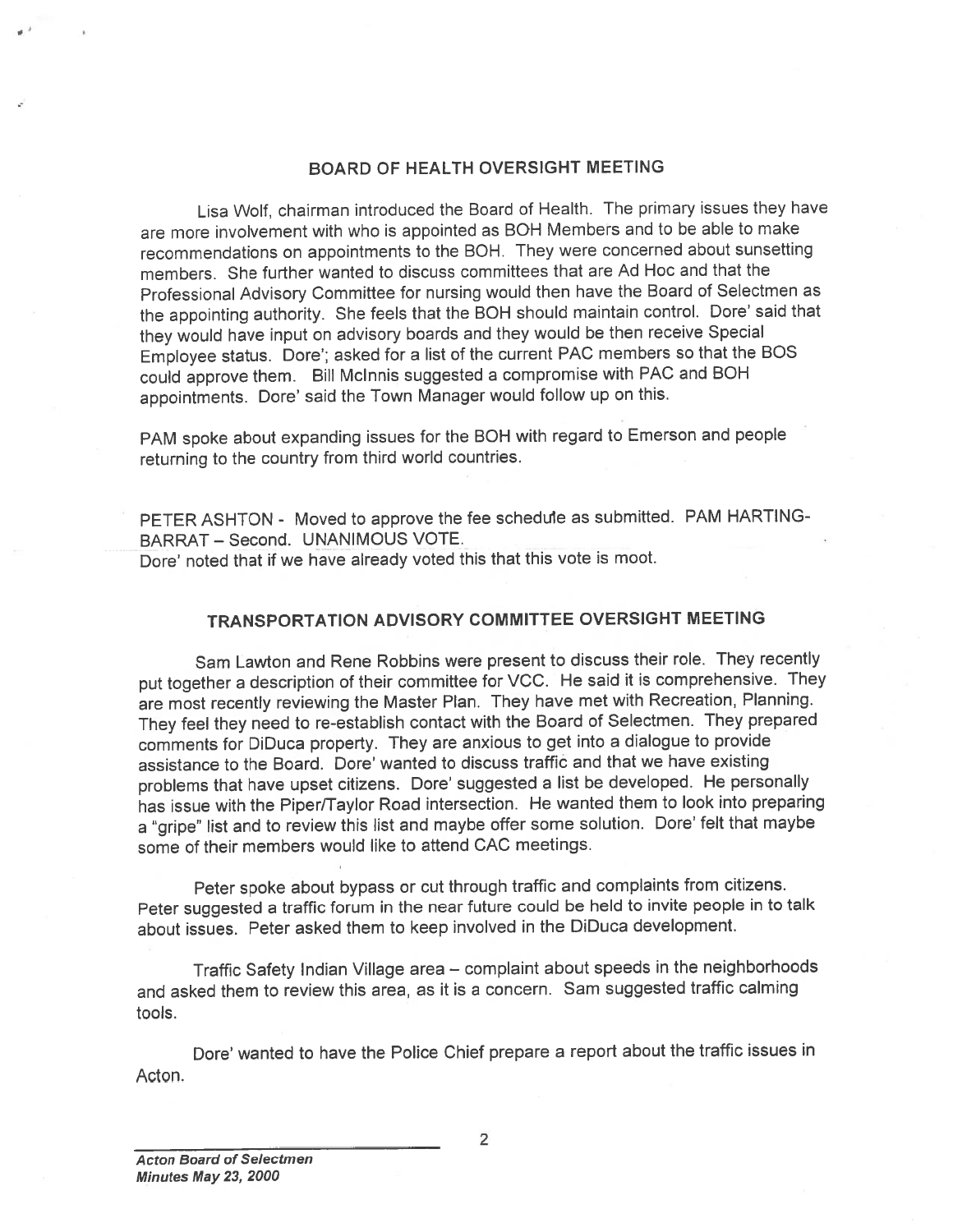### SELECTMEN'S BUSINESS

### EDC MEMBERSHIP AND APPOINTMENTS

PETER ASHTON Moved to appoint the <sup>10</sup> regular members and <sup>3</sup> Associate Members — Second - HERMAN KABAKOFF - UNANIMOUS VOTE. Slips need to be prepared by staff

### LONG RANGE PLANNING COMMITTEE

Dore' has had some thoughts on this. He thinks it is <sup>a</sup> goo<sup>d</sup> idea but feels our focus is too narrow at this point. He feels the Schools should be involved.

Herman said that 2020 former 2001 is <sup>a</sup> visioning group and did not want to subsume the EDO.

Pam felt that <sup>a</sup> scaled down 2020 could address this.

Dore' felt we could have <sup>a</sup> group twice the size of <sup>2020</sup> with <sup>a</sup> facilitator. He felt <sup>a</sup> wide group would be welcome to participate and establish <sup>a</sup> minimum core group.

Peter said he had received <sup>a</sup> call from Chris Tolley of the Planning Board. They are concerned with this proposa<sup>l</sup> and feels the Master Plan is the guiding document. Peter offered to sit with Bart Wendell and find out what his thoughts are. Staff was asked to this back on the agenda for the June 6th meeting. Don will try and contact Harvard to see if they might be interested in this as <sup>a</sup> <sup>p</sup>ilot project.

## REGULATORY AGREEMENTS FOR BELLOWS FARMS - CONANT STREET HANDICAPPED ACCESSIBLE UNIT AND HARRIS STREET UNITS

PAM HARTING—BARRAT — Moved to approve regulatory agreemen<sup>t</sup> for Bellows Farm handicapped unit on Conant Street —HERMAN KABAKOFF — Second. UNANIMOUS VOTE

PAM HARTING —BARRAT Moved to approve Harris Village Regulatory and LIP for the four units in the development — PETER ASHTON — Second. UNANIMOUS VOTE

Nancy Tavernier wanted to discuss an issue about what they are to doing to provide housing to the community. They have <sup>a</sup> documented need and we need affordable housing. Planning Board inserted handicapped housing with no input from them. They have chosen not to have <sup>a</sup> separate handicapped poo<sup>l</sup> at Harris Village. There is no formal handicapped housing program at present. The housing authority does have some clients that require accommodations, which the Housing Authority provides such units.

Nancy felt that the Planning Board or Disability Committee take on the review.

Peter asked about the process — Planning Board alerts them when <sup>a</sup> <sup>p</sup>lan is filed. They are the first stop before they proceed. They take the lead on developing

3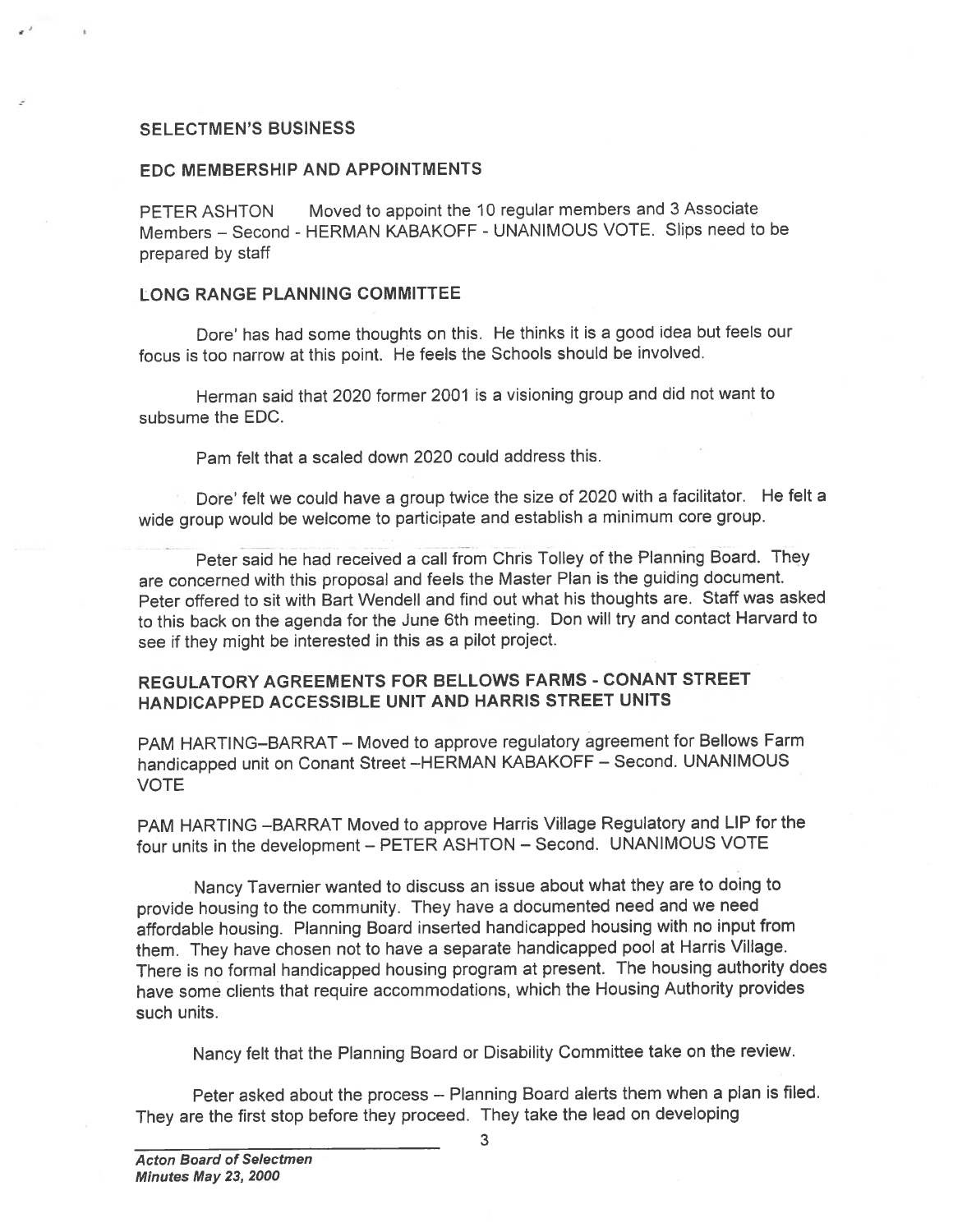recommendations. He asked if it was feasible to keep Handicapped units separate. Nancy said the units have to appear the same from the outside. Planning should require handicapped adaptable restrictions. Peter said he would contact the Planning Board to see why they believe they have <sup>a</sup> directive they are operating under, Dore' asked if they have <sup>a</sup> concep<sup>t</sup> in mind they should presen<sup>t</sup> it. Nancy reminded them that the housing is affordable not low income and cost 94,000. They currently had a pool of over one hundred qualified applicants for the <sup>8</sup> units.

### RECREATION FEES

Next meeting agenda

### OTHER BUSINESS

Fall Special Town Meeting  $-$  Dore' said that it now appears Dec.  $5<sup>th</sup>$  will not work. They would like to have <sup>a</sup> meeting in November and compresse<sup>d</sup> override election. The Public Safety Facility will not be ready for consideration in November.

Dore' felt we needed to rescind the vote of December 5, <sup>2000</sup> regarding the Special Town Meeting, Dote' asked that the rules on what you can and can't do pertaining to an override be provided by the Town Manager.

HERMAN KABAKOFF -Rescind the prospective Dec.5 date and wait to hear from the School Committee. PETER ASHTON -Second. UNANIMOUS

Herman spoke about Adams Street complaints. Dore' said that the town is responding as best they can <sup>g</sup>iven the situation. Efforts to minimize the impact on the neighborhood have been on going.

#### **CONSENT**

PETER ASHTON - Moved to approve - PAM HARTING-BARRAT - Second. UNANIMOUS VOTE.

Dore' asked that the condition of not being on the grass for the friends of the Libraries.

## TOWN MANAGER'S REPORT

YEAR END FUNDS — Walter Foster, Planning Board member asked that Board of Selectmen use year end fund to hire <sup>a</sup> consultant to help them review <sup>p</sup>lans and the fiscal impacts of those <sup>p</sup>lans. They want to tie the amount of building lots compare<sup>d</sup> to Cluster building against <sup>a</sup> regular development. They would like to bring this before Town Meeting. Dore' asked about cost, It will depend on the scope or \$25-30 thousand.

Dore' noted that a scope will need to be defined. Dore' would like to speak with the Fin Com. Dore' asked how much money we would have, Don said that a conservative \$350,000 principally in insurance's.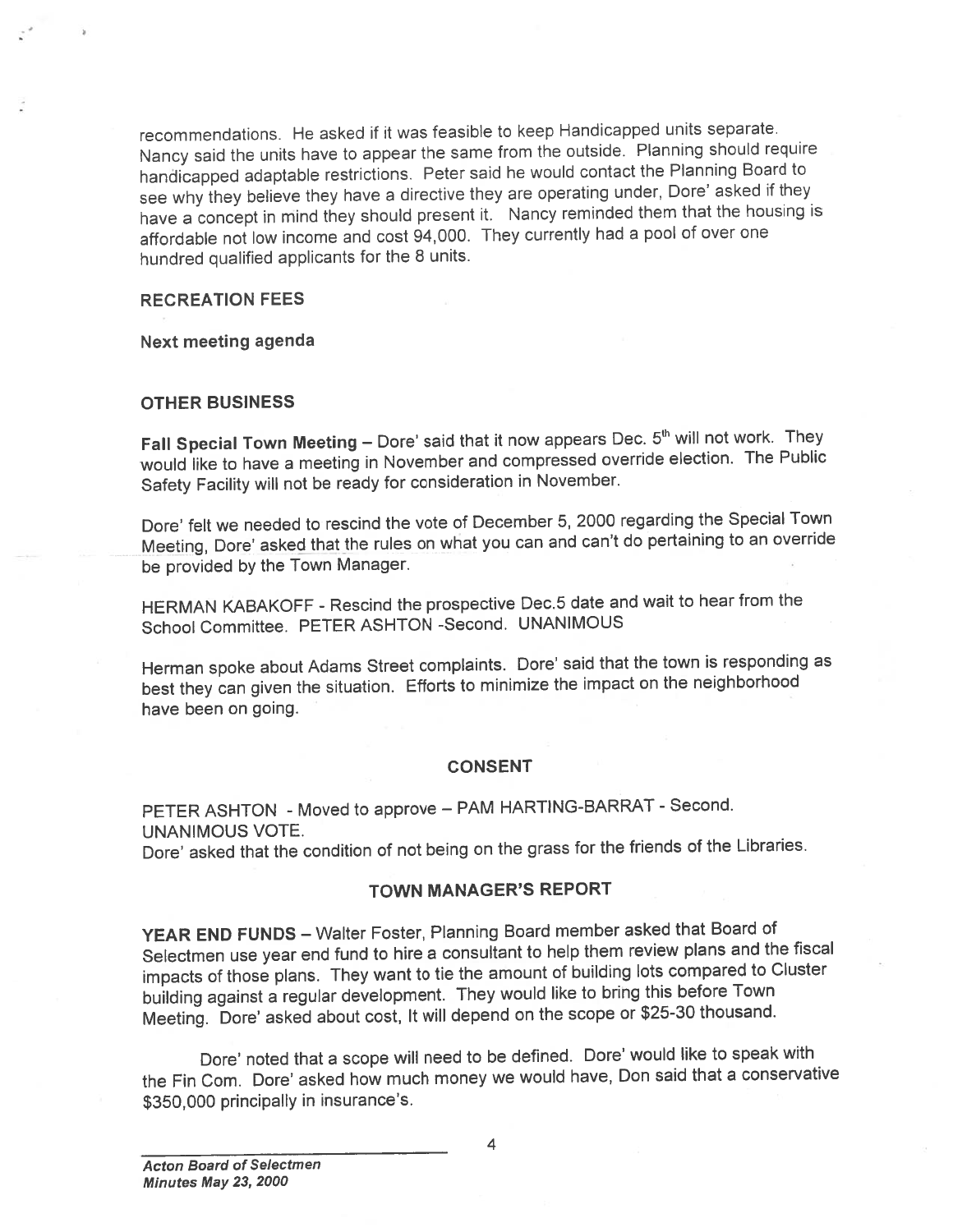Dore' asked that a BOS member, Fin com and Planning member get together and craft <sup>a</sup> document of what we really want the consultant to do. Herman will be the BOS Member to represen<sup>t</sup> them. They should also have the APS involved in this process. Herman will spea<sup>k</sup> to the APS Chairman. Dote' asked Don and John ge<sup>t</sup> this core of people together and up and running.

Don made <sup>a</sup> brief statement about the status of Year-end. Don said that they want to talk about Internet access for the entire staff. John said that <sup>a</sup> web page needs staff to happen — the propose<sup>d</sup> <sup>p</sup>lan does not address this.

John said that they propose to use year-en<sup>d</sup> money for Internet access for all town employees.

Dore' said he felt this is a tremendous proposal, and feels it is appropriate for yearend spending.

John wanted to reiterate that every thing that comes in or goes out it is public record.

Herman wanted to have town meeting approve this continuing expenditure at Spring Town Meeting next year. He wanted the action of the Board widely broadcast because of the lateness of the hour the this vote was taken

He asked if the rest of these monies could move into free cash.

HERMAN KABAKOFF — Authorize the Town Manager to spend \$20,000 from year-en<sup>d</sup> funds for E-mail and Internet services for the town. PETER ASHTON - Second. UNANIMOUS VOTE.

None Required

 $-45 - 2$ 

EXECUTIVE SESSIQI Cl̃erk l  $100$ 

Christine Joyce  $\bigcup$ 

**Date**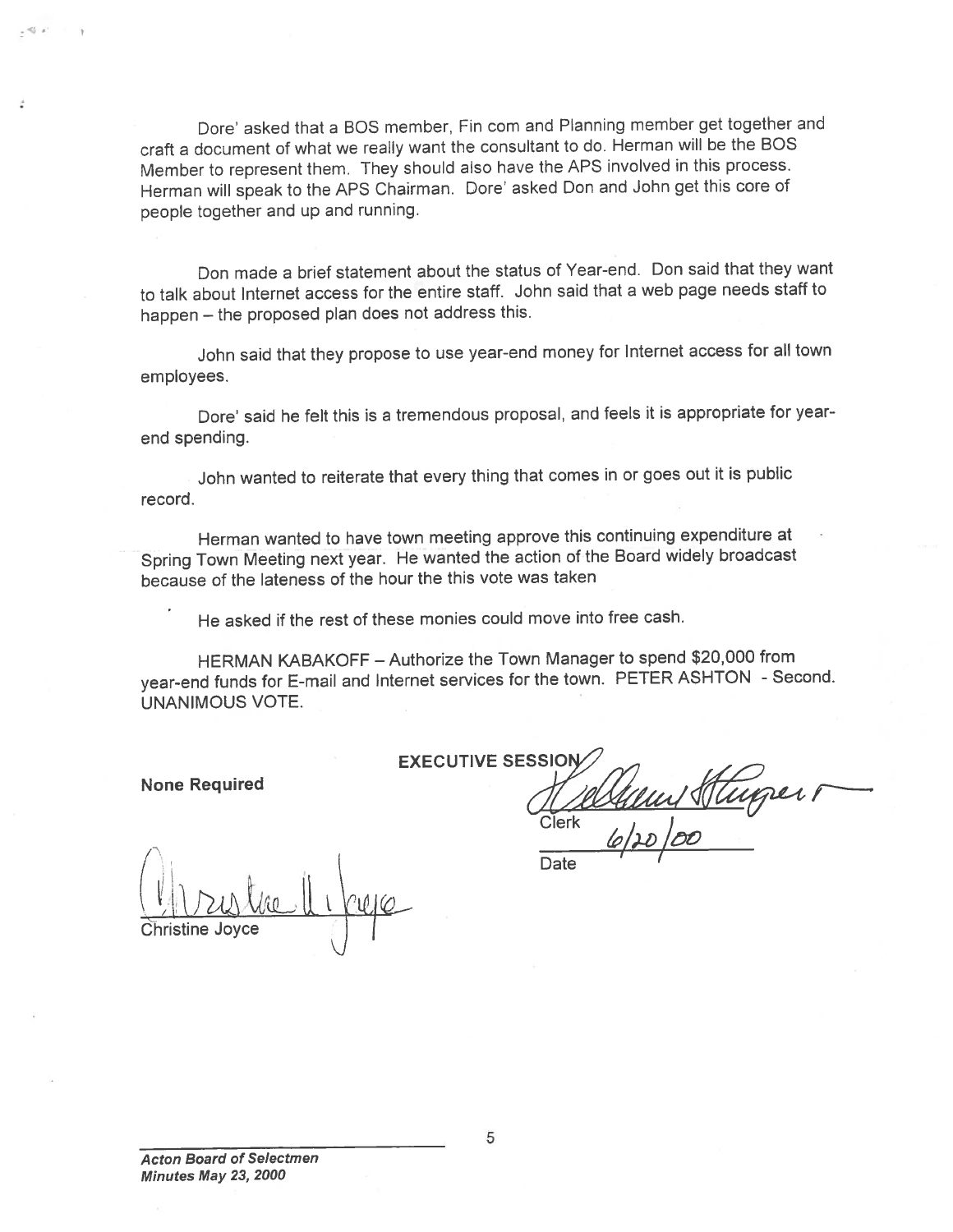May 19, 2000

TO: Board of Selectmen

\*

FROM: F. Dore' Hunter, Chairman

SUBJECT: Selectmen's Report

# AGENDA MAY 23, 2000 7:30 P.M. - Room 204

## I. CITiZEN'S CONCERNS

## II. PUBLIC HEARINGS & APPOINTMENTS

- 1. 7:33 SITE PLAN #3122/00/371 CENTRAL STREET Enclosed <sup>p</sup>lease find materials in the subject regard for Board review.
- 2. 7:45 BOARD OF HEALTH OVERSIGHT MEETING.
- 3. 8:15 TRANSPORTATION ADVISORY COMMITTEE OVERSIGHT MEETING

## III. SELECTMEN'S BUSINESS

4. EDC MEMBERSHIP AND APPOINTMENTS — Enclosed <sup>p</sup>lease find <sup>a</sup> memorandum from the Town Planner for Board action.

5. LONG RANGE PLANNING COMMITTEE — Enclosed <sup>p</sup>lease find correspondence from Wayne Friedrichs in the subject regard.

6. REGULATORY AGREEMENTS FOR BELLOWS FARMS, CONANT STREET HANDICAPPED ACCESSIBLE UNIT AND HARRIS STREET UNITS —ACHC Representatives will be at the meeting to address any issues

7. RECREATION FEES

8. OTHER BUSINESS

## IV CONSENT AGENDA

9. SITE PLAN SPECIAL PERMIT — 11/13/97-360, NAGOG DEVELOPMENT 80-82 NAGOG PARK — Enclosed <sup>p</sup>lease find <sup>a</sup> draft decision prepare<sup>d</sup> by the Building Commissioner for Board action.

10. FRIENDS OF THE ACTON LIBRARIES - Enclosed <sup>p</sup>lease find <sup>a</sup> reques<sup>t</sup> for approva<sup>l</sup> of the Friends' Annual Book Sale for June 10, 2000, for Board action.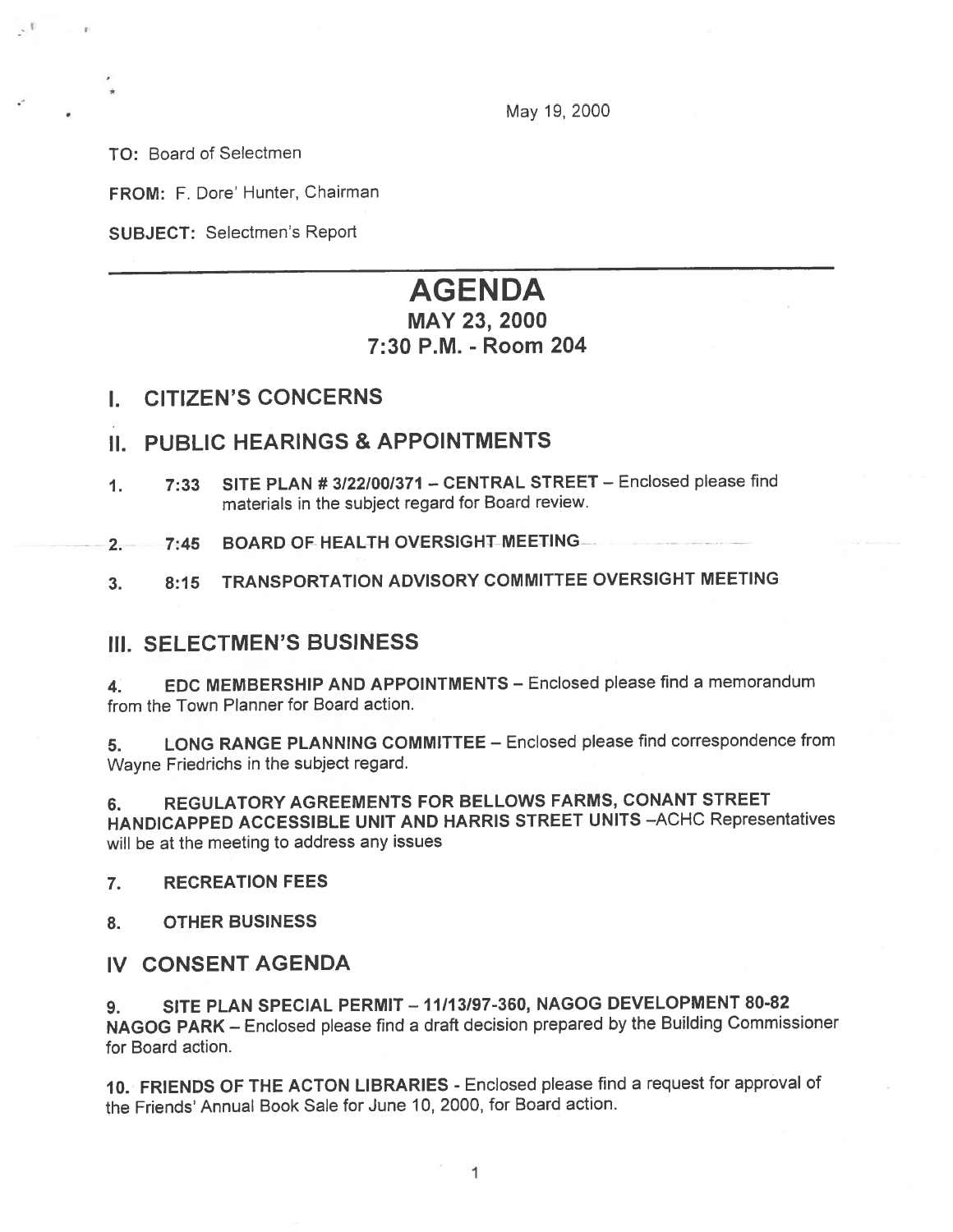11. ONE ACTON PLACE SITE PLAN AMENDMENT - Enclosed please find a draft Decision prepare<sup>d</sup> by the Building Commissioner for Board action.

## V. TOWN MANAGER'S REPORT

12. YEAR-END PROGRAM —The Town Manager will presen<sup>t</sup> draft materials to the Board Tuesday.

13. MUNICIPAL INTERNET AND E-MAIL ACCESS—The Town Managerwill presen<sup>t</sup> <sup>a</sup> propose<sup>d</sup> program for Board consideration.

## VI. EXECUTIVE SESSION

### ADDITIONAL INFORMATION

Enclosed <sup>p</sup>lease find additional correspondence that is strictly informational and requires no Board action.

### FUTURE AGENDAS

To facilitate scheduling for interested parties, the following items are scheduled for discussion on future agendas. This IS NOT <sup>a</sup> complete Agenda.

June 6 - Traffic Rules Orders, Cons Com. Oversight Mtg., Cablevision

June 20- Personal Bd. Oversight Mtg., Bd. Of Assessor's Oversight, Cable Television Oversight Mtg.

July <sup>18</sup> - VCC Oversight Meeting **August 15** Sept 12 - HDC /HC - Possible Merge

#### GOALS 2000-2001

- 1. HDC Bylaw review. (Dare/Herman)
- 2. To obtain facilities <sup>p</sup>lan and bring to Fall Town Meeting. (Dare')
- 3. Develop <sup>a</sup> policy regarding appointments. Get the non-groups organized and regularization of non-charter committees. (Dare').
- 4. Determine future of Vaillancourt House <sup>17</sup> Woodbury Lane. (Herman)
- 5. Expect Board to follow school construction. Dare' will continue the oversight of the building (Dore')
- 6. Robbins Mills -Contingent on override is affirmation that the Manager will have review. (Trey)
- 7. Implementation of the Bennett report, that it should be reviewed and implemented. (Dore')
- 8. Revisit the <sup>2020</sup> process and review make-up and consider expan<sup>d</sup> or reduce the membership. (Peter)
- 9. Provide looking at salary levels in the organization, include liaison with Personnel Board (Trey /Peter)
- 10. Review Board of Health duties to expan<sup>d</sup> its role <sup>h</sup> so it becomes <sup>a</sup> more visible department. (Pam)
- 11. Formulate charge and suggested membership list for <sup>a</sup> "Long Range Planning Committee" (Ashton):

#### FY 2000 GOALS carried forward

- 12. Resolve the Audubon Hill problem/issues (Trey)
- 13. Establish or reconstitute <sup>a</sup> Computer Advisory Committee for Municipal issues (Dare')
- 14. Develop <sup>a</sup> comprehensive Beaver Nuisance policy (Pam)
- 15. Continue the forum, review, and implement greater coordination, efficiency and utilization of resources between the schools and the town (Peter)